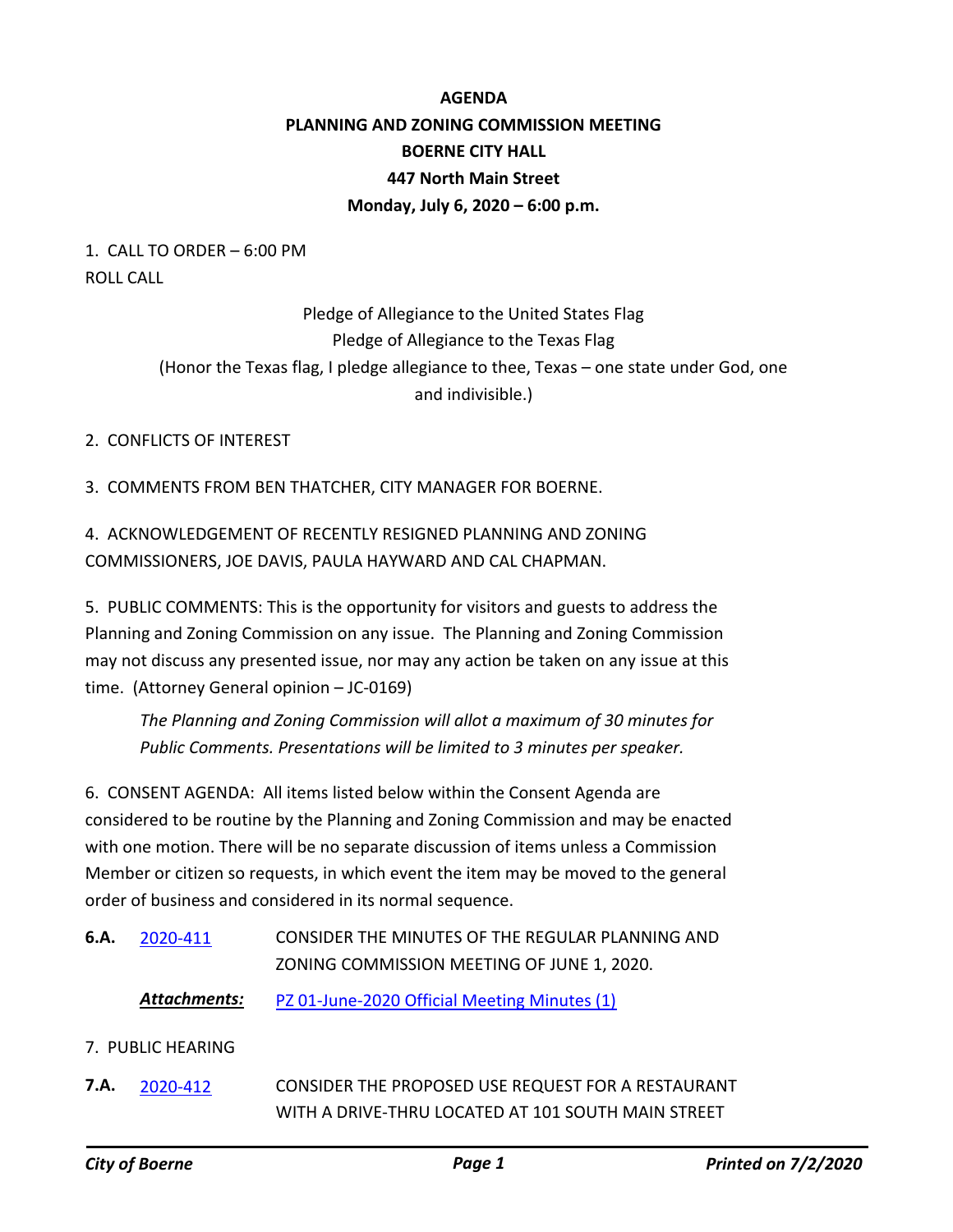|              | (KAD 19960) IN A B-3, CENTRAL BUSINESS DISTRICT (PATRICE<br>MAINZ). |
|--------------|---------------------------------------------------------------------|
| Attachments: | Summary - 101 South Main Street - Public Hearing                    |
|              | Att 1 - 101 S. Main Street - Aerial Map                             |
|              | Att 2 - 101 S. Main Street - Zoning Map                             |
|              | Att 3 - Black Rifle Drive Thru Exhibit                              |
|              | Att 4 - TIA - Traffic Impact Analysis Threshold Worksheet 200616    |
|              | Att 5 - Table of Use B-3                                            |

- 8. TAKE ANY NECESSARY ACTION RESULTING FROM THE PUBLIC HEARINGS:
- MAKE RECOMMENDATION TO CITY COUNCIL REGARDING THE PROPOSED USE REQUEST FOR A RESTAURANT WITH A DRIVE-THRU LOCATED AT 101 SOUTH MAIN STREET (KAD 19960) IN A B-3, CENTRAL BUSINESS DISTRICT (PATRICE MAINZ). **8.A.** [2020-413](http://boerne.legistar.com/gateway.aspx?m=l&id=/matter.aspx?key=5332)
	- [Summary 101 S. Main Street](http://boerne.legistar.com/gateway.aspx?M=F&ID=fb20a8a0-22ce-416c-95d1-7fb56ea7ead0.doc) [Att 1 - 101 S. Main Street - Aerial Map](http://boerne.legistar.com/gateway.aspx?M=F&ID=5cb132ca-6162-4602-891b-b8e21d4c39e2.jpg) [Att 2 - 101 S. Main Street - Zoning Map](http://boerne.legistar.com/gateway.aspx?M=F&ID=3e6ebace-0e4f-4866-a092-b55f94f4bda6.jpg) [Att 3 - Black Rifle Drive Thru Exhibit](http://boerne.legistar.com/gateway.aspx?M=F&ID=dc7b83e7-4d24-4f7d-a5f0-f8c3ecdbbbdc.pdf) [Att 4 - TIA - Traffic Impact Analysis Threshold Worksheet 200616](http://boerne.legistar.com/gateway.aspx?M=F&ID=4b43ed5e-b64e-4802-b1a5-71807dba6cea.pdf) [Att 5 - Table of Use B-3](http://boerne.legistar.com/gateway.aspx?M=F&ID=50707f03-eb13-491e-811b-44f832ba66fb.pdf) *Attachments:*

#### 9. ACTION ITEMS:

- CONSIDER CONDITIONAL APPROVAL OF THE DEVELOPMENT PLAT FOR TOYOTA OF BOERNE, LOT 1A, 17.823 ACRES LOCATED AT 31205 IH-10 WEST (KAD NO. 47908, 62028, 12290.) TAKE NECESSARY ACTION. **9.A.** [2020-414](http://boerne.legistar.com/gateway.aspx?m=l&id=/matter.aspx?key=5333)
	- [Summary Toyota of Boerne Dev Plat](http://boerne.legistar.com/gateway.aspx?M=F&ID=2268a3b3-7263-42b0-afc7-443f8cb136cc.doc) [Att 1 - AERIAL MAP Toyota of Boerne](http://boerne.legistar.com/gateway.aspx?M=F&ID=0cefcb69-67ee-4b94-a563-53dd1b5a2bf1.pdf) [Att 2 - 20200622 TOB Dealership Plat \(Final\)](http://boerne.legistar.com/gateway.aspx?M=F&ID=e6b61859-7ed8-498c-8607-e17607c8ef65.pdf) *Attachments:*

#### 10. DISCUSSION ITEM:

- 10.A. UNIFIED DEVELOPMENT CODE TIMELINE UPDATE
- 10.B. PROCEDURES FOR PLANNING AND ZONING COMMISSION MEETINGS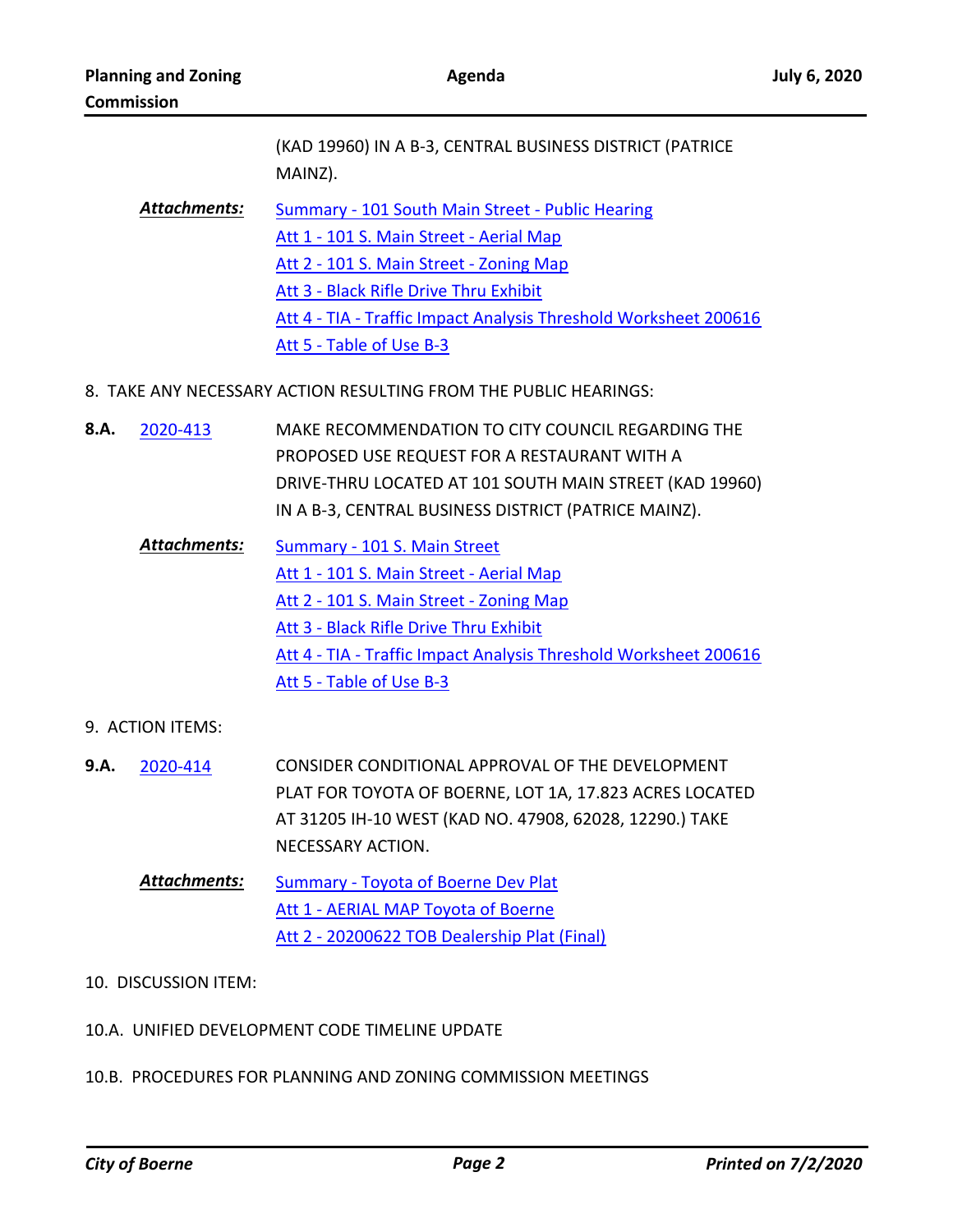**Agenda**

11. COMMENTS FROM COMMISSION/LEGAL COUNSEL/STAFF - No discussion or action may take place

12. EXECUTIVE SESSION IN ACCORDANCE WITH THE TEXAS GOVERNMENT CODE: THE PLANNING AND ZONING COMMISSION MAY, AS PERMITTED BY LAW, ADJOURN INTO EXECUTIVE SESSION AT ANY TIME TO DISCUSS ANY MATTER LISTED ABOVE INCLUDING IF THEY MEET THE QUALIFICATIONS IN SECTIONS 551.071 (CONSULTATION WITH ATTORNEY), 551.072 (DELIBERATION REGARDING REAL PROPERTY), 551.073 (DELIBERATION REGARDING GIFTS), 551.074 (PERSONNEL/OFFICERS), 551.076 (DELIBERATION REGARDING SECURITY DEVICES), AND SECTION 551.087 (DELIBERATION REGARDING ECONOMIC DEVELOPMENT NEGOTIATIONS) OF CHAPTER 551 OF THE TEXAS GOVERNMENT CODE. (If needed)

13. ADJOURNMENT

s/s Laura Talley

Administrative Officer

\_\_\_\_\_\_\_\_\_\_\_\_\_\_\_\_\_\_\_\_\_\_\_\_\_\_\_\_\_\_\_

\_\_\_\_\_\_\_\_\_\_\_\_\_\_\_\_\_\_\_\_\_\_\_\_\_\_\_\_\_\_\_

#### **CERTIFICATION**

**I herby certify that the above notice of meeting was posted on the 2nd day of July, 2020 at 5:00 p.m.**

s/s Heather Wood

Secretary

**NOTICE OF ASSISTANCE AT THE PUBLIC MEETINGS**

**Boerne City Hall is wheelchair accessible. Access to the building and special parking is available at the front entrance of the building. Requests for special services must be received forty-eight (48) hours prior to the meeting time by calling the Planning and Community Development Department at 830-249-9511.**